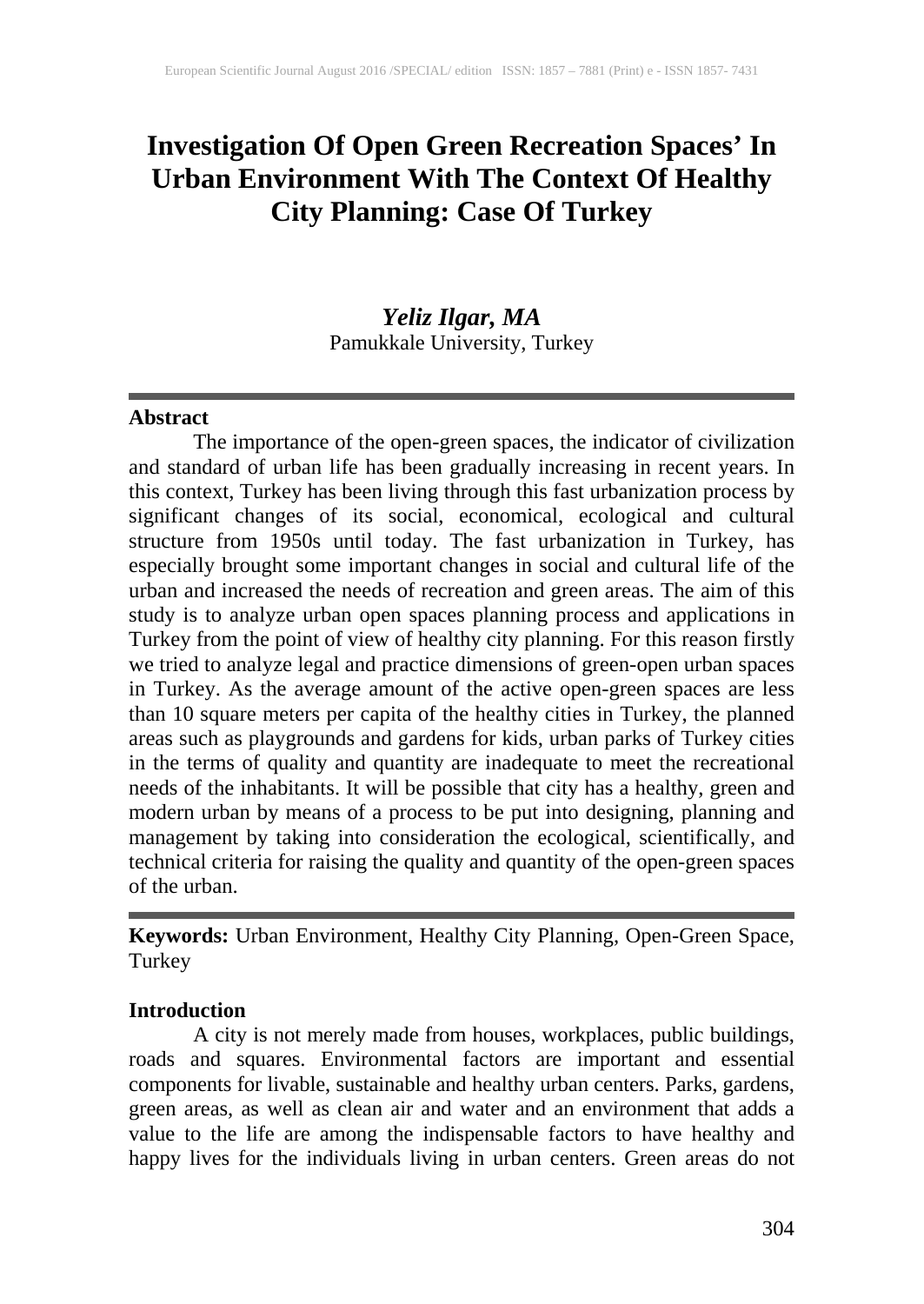only make the environment more beautiful places, but also clean air and decrease the temperature and thereby affect the urban climate positively. They increase humidity and thereby prevent drought. It decreases noise and contributes an aesthetic value to the urban center. It plays an important role on the physical, mental and psychological health of the individuals living in urban centers. (Aksoy, 2004).

The increase in population as the result of industrialization and urbanization, the increase in the number of buildings bring with themselves detrimental environmental factors and lead to the gradual extinction of open green areas. Concentration of the pressures on the nature, endangerment of ecological balance, in parallel with industrialization, rapid growth of population and uncontrolled urban development, have increased the concerns on protecting natural values day by day (Ergönül et al,2012). It is important to emphasize and signify the environment, health of the citizens and life quality in general. Health is one of the main components of sustainable development and a healthy urban planning seeks for improve the quality of the built environment and the life quality of the urban inhabitants. Having set its hands on green area problem, Turkey's one of the most important problems, most of municipality of Turkey has made many project. Some big and small parks were built in various parts of the cities (Denizli Municipality, 96). As a result of green area work, the amount of green areas in the cities every year. This study is organized within the frame of World Health Organization (WHO) about the projects of healthy cities. The objective of the research is to determine the existing conditions of the open green areas in Turkey and to compare it with the standards that are determined in line with the healthy city planning principles of Healthy Cities Project.

# **Open Green Area Availability within Municipal Boundaries of Turkey**

World Health Organization (WHO) describes the Healthy Cities Project as a means to apply the local level application of the "*Health for Everyone*" principles. This movement which is brought forward in order to show the new approaches to the public health by application method has for the first time started in 11 selected cities of Europe in 1986 and in a short period it was spread to several other cities in many countries and thereby has become a global movement. Main objectives of the movement which was started as "Health for everyone" were as shown below:

• To create an environment where the citizens shall be happy to live by share the experience on the urban center in order to produce healthy, clean, safe residential places.

• By starting from equality basis, to develop projects without discriminating between religion, language, race, culture, class, though differences in order to produce equal and qualified environments. In Turkey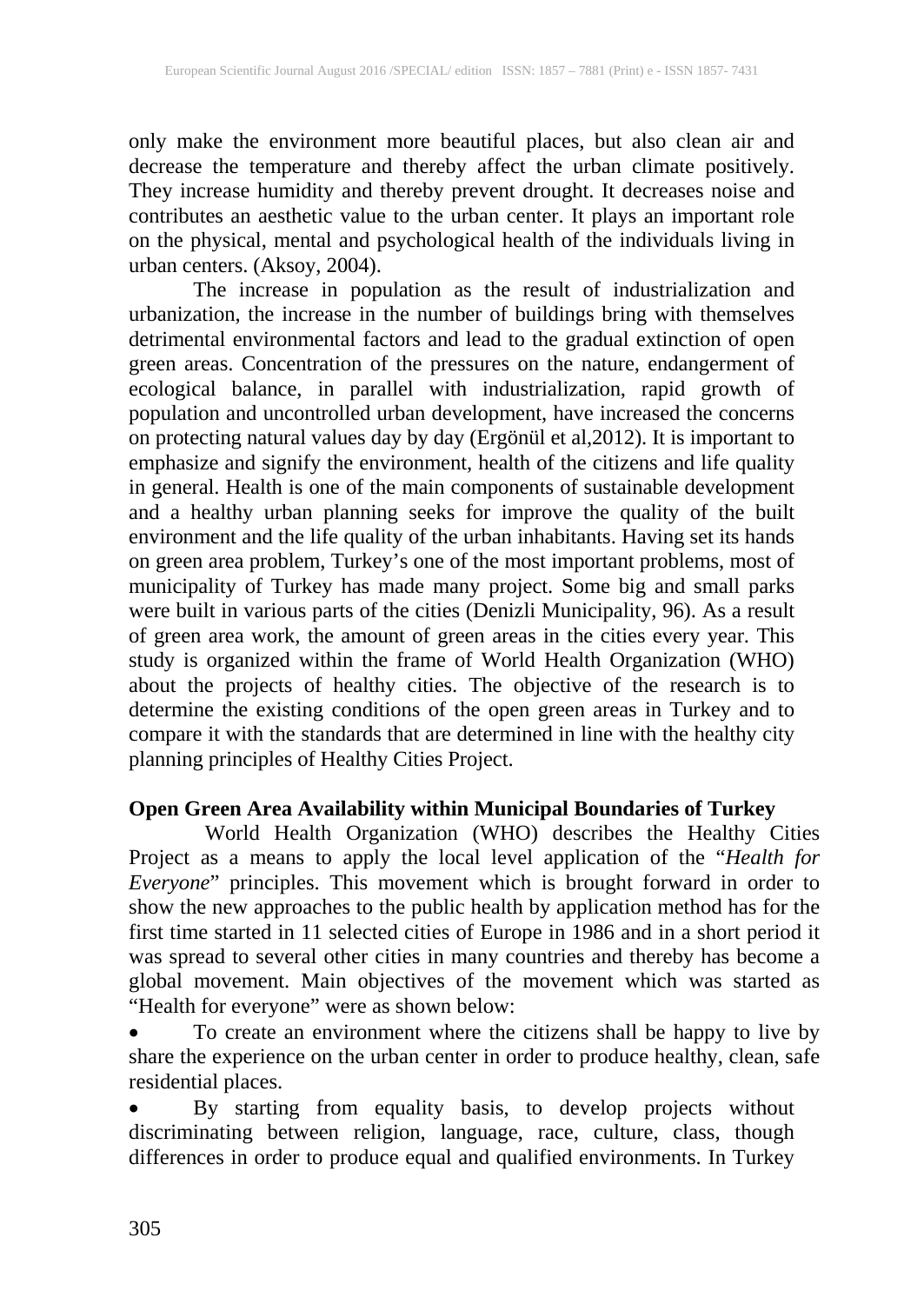"Turkey Union of Healthy Cities" national network is established parallel to said project. The union currently has 60 members as of 2016 of which 16 are Metropolitan Municipality, 8 Provincial Municipalities and 36 District Municipalities.

In these cities investigations are carried out in order to attain health urban conditions, and an urban health profile is tried to be produced. In the research, these cities are taken as sample in determining the open green areas in these 60 cities mentioned above.

As the open green areas are beneficial in local, national and global scale they are significant in national and international scales. Therefore it is important to do legal arrangements about green areas, to determine the standards and the urban plans should be done according to them. The open green areas standard is generally expressed or defined as the size of the square meters of green areas per person. That is to say it is calculated by dividing the surface area of the areas which lodge green texture on the general population of the urban center. However, this expression is a quantitative approach.

The open-green areas are also important as for the equipment which they donate, their functionality and aesthetic properties. In determining the norms of the open-green areas, the social, cultural, economic factors and the concentration of their utilization by people play important roles in addition to their physical environmental properties of the city, (including climate, topography and location of the urban center). It is essential that the opengreen areas, in addition to adequacy as for qualitative and quantitative measures, and to the proximity of residential areas in order to enable ease of access to the regions where they offer service (quarter, vicinity and etc) (Gül and Küçük, 2001).

World Health Organization, states that the green area per person within the city should be at least 9 m<sup>2</sup> and that 10 to 15 m<sup>2</sup> shall be an ideal criteria for this. When the green area per person in the developed is approximately 20 m² in the average, it varies between 1-9 m² in Turkey (Doğu, Kesim and Sivrikaya, 2002). In Turkey the norm of green areas per person is proposed as 4 m² (woods, meadow, lake and play grounds) by the urban arrangement plans by the Construction Details Code numberedfor the first time 2290 between years 1933 – 1956). However this provision was cancelled by the Public Construction Code which was enforced in plans were attempted to be carried out by own efforts and initiatives of the planner.

The active green areas are determined in the Public Construction plannumbered 3194 which is currently in force that is accepted and enforced at the date of 03.05.1985 to be as 7 m² per inhabitant in the within the borders of the Municipalities and its adjacent areas and as 14 m² per inhabitant in the regions that are located outsidethe borders of the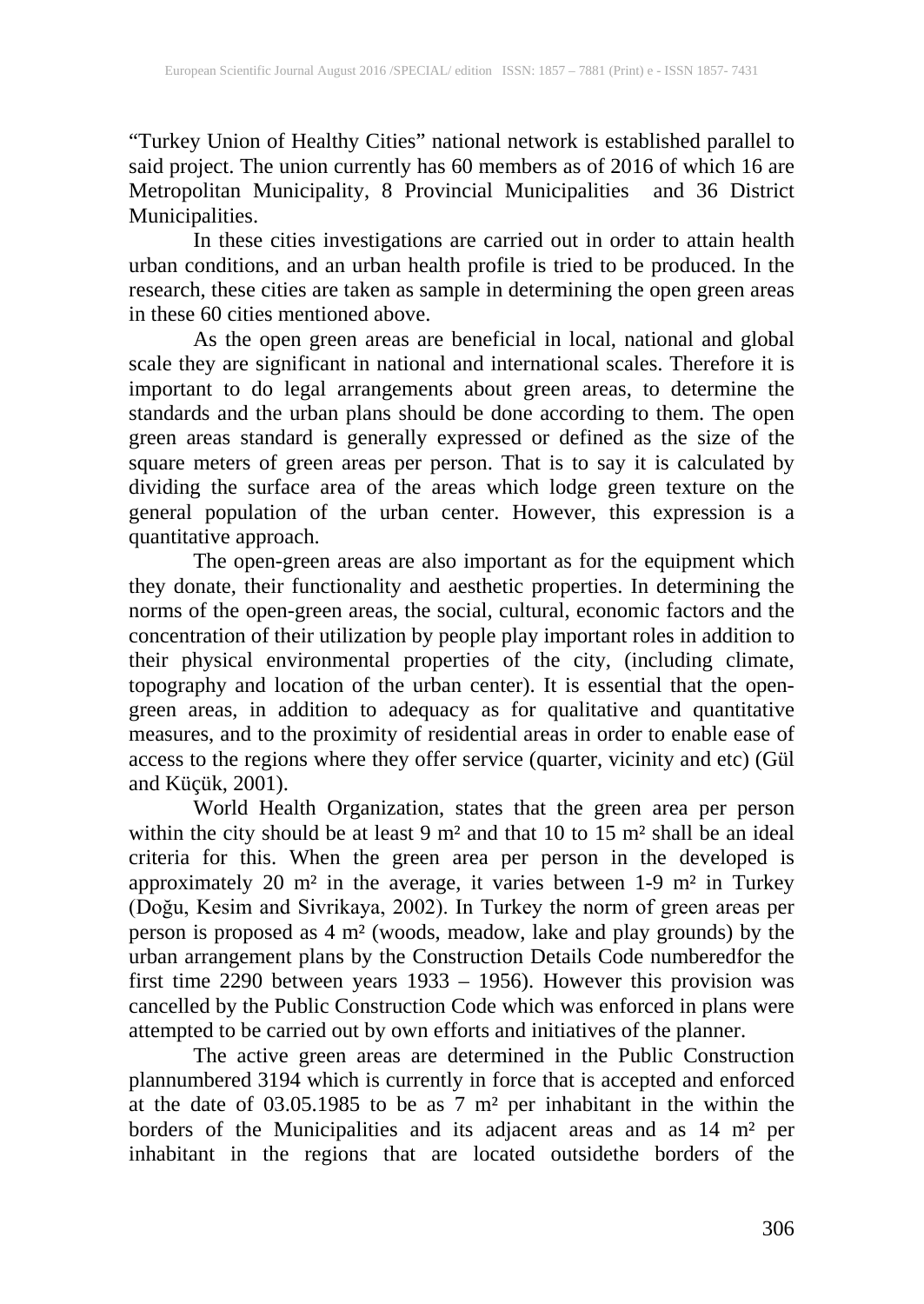Municipalities and its adjacent areas. When applications are considered, the urban land use types, appears to be very inadequate by excluding the houses. It appears that between 1970-1990 40% of the urban land is allocated to houses 6.8% to industry, 8.8% to roads and plazas, 2.2% to trade and commerce and 1.1% to green areas (Tekinbaş, 1995). In our day, these percentages have further become worsened and the urban centers have been transformed to the lands that are predominantly dominated only with houses with restricted areas that are allocated to transportation, trade, recreation and other areas that are open to public.

According to the new regulation of the Public Construction Code numbered 3194 issued at the date of 1999 numbered 23804 the active green areas per person in the municipalities (total surface of the parks, kindergartens and play grounds) is determined as 10 m² irrespective of the actual number of population leaving in these municipal areas. The active green area rate in the planning which are located at outside the borders of the municipal and adjacent areas shall be determined as 14 m² per inhabitant. It is provided in said regulation that in determining the size of the open-green area, as the time needed for access increases, the surface are of the activegreen areas as defined in hectares should also increase and its equipment, furnishing and devices should become further complicated. In this regulation no descriptive provision is referred about the distribution, planning and application of the green areas.

In the second annex of the Spatial Plans Construction Regulation dated 14/June/2014 and numbered 29030 in addition to the Education and Health Facility Areas, Social and Cultural Facility Areas, Worshipping Places, Technical Infrastructure (by excluding roads and parking lots) the Social and Open Green Areas are determined as  $(10 \text{ m}^2/\text{person})$ 

| - – –<br>$\mathcal{L}$                |            |                |                 |            |  |
|---------------------------------------|------------|----------------|-----------------|------------|--|
| <b>INFRASTRUCTURE</b><br><b>AREAS</b> | $0-75.000$ | 75.001-150.000 | 150.001-500.000 | $501.000+$ |  |
| Kids park                             |            |                |                 |            |  |
| Park                                  |            |                |                 |            |  |
| <b>Botanic Park</b>                   | 10.00      | 10.00          | 10.00           | 10.00      |  |
| Zoo                                   |            |                |                 |            |  |
| Promenade                             |            |                |                 |            |  |
| Recreation                            |            |                |                 |            |  |
|                                       |            |                |                 |            |  |

Table 1: The sizes of Social and Open Green Areas according to the Spatial Plans Construction Regulation numbered 29030 in different population groups ( $m^2$  / person)

When this is compared with the regulation numbered 23804, it appears that a social and open green area of 10 m² per person is determined and a more detailed arrangement is made about the distribution of the green areas in this regulation.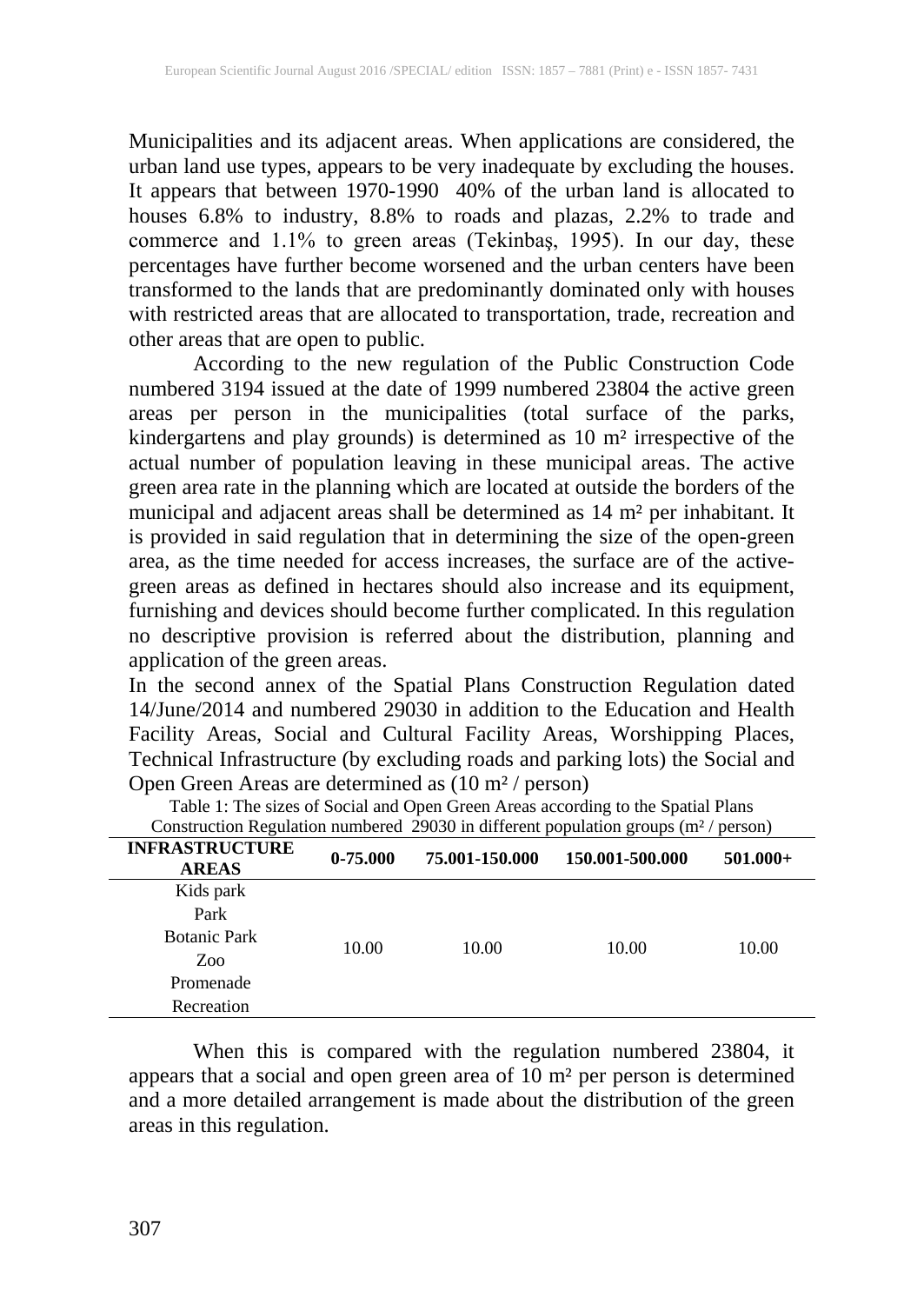# **Method**

According to the Healthy Cities project that is prepared by the World Health Organization (WHO) which comprised to the theoretical basis of our research there are altogether 53 indicators which can be used in preparation of the city health profiles. Those that are related with open green areas are specified in Table 2.

| <b>Indicator</b><br>No. | <b>Title</b>                                                        | <b>Definition</b>                                       | <b>Calculation Method</b><br>and Measurement<br>Unit                                                | <b>Measurement</b><br><b>Frequency as</b><br>proposed by<br>WHO |
|-------------------------|---------------------------------------------------------------------|---------------------------------------------------------|-----------------------------------------------------------------------------------------------------|-----------------------------------------------------------------|
| C9                      | Surface area<br>of the green<br>areas within<br>the urban<br>center | Gives an idea<br>about the<br>green areas               | Total surface area of<br>the green areas in the<br>city / Total surface<br>area of the City $(\% )$ | Annual                                                          |
| C10                     | Green Areas<br>that are open<br>to public                           | Green areas<br>that are open<br>to public per<br>person | Dimension of the<br>green areas that are<br>open to public<br>(m <sup>2</sup> )                     | Annual                                                          |

|  |  |  | Table 2: Healthy City Indicators about the Open Green Areas for WHO. |
|--|--|--|----------------------------------------------------------------------|
|  |  |  |                                                                      |

The open green areas are measured according the periods are shown in the table and the size of the open green areas of a city and open green area size per person is computed from said calculation (Barton and Tsorou, 2000). These indicators give a general idea about the cities and they indicate the health criteria of the urban centers enabling us to do comparisons among the cities. The local administrations that want to be a member of the Healthy Cities Union in Turkey are benefited from these indicators in order to draw a layout of their urban health profile.

It appears that the cities in Turkey are found to have shortcomings or inadequacies as for the availability of sufficient open green areas during the literature survey regarding the health indicators. The Urban Health Indicators of Turkey research has potential to yield significant contributions to the investigations of the local administrations in order to produce high living standards in Turkey which is produced by the Union of Health Cities in 2013 that is planned to repeat in every 5 years is accepted to be the most comprehensive study ever made on this subject.

Health data belonging to 81 cities are collected in the maps that are prepared in line with the data collected from the institutions and organizations in Turkey scale and the health of the cities are tried to be specified in maps that are indicated as for the 91 different indicators. However, it is understood that no data was available about the surface areas of the green areas which are specified as C9, and the green areas that are open to public which is specified as C10. This research study is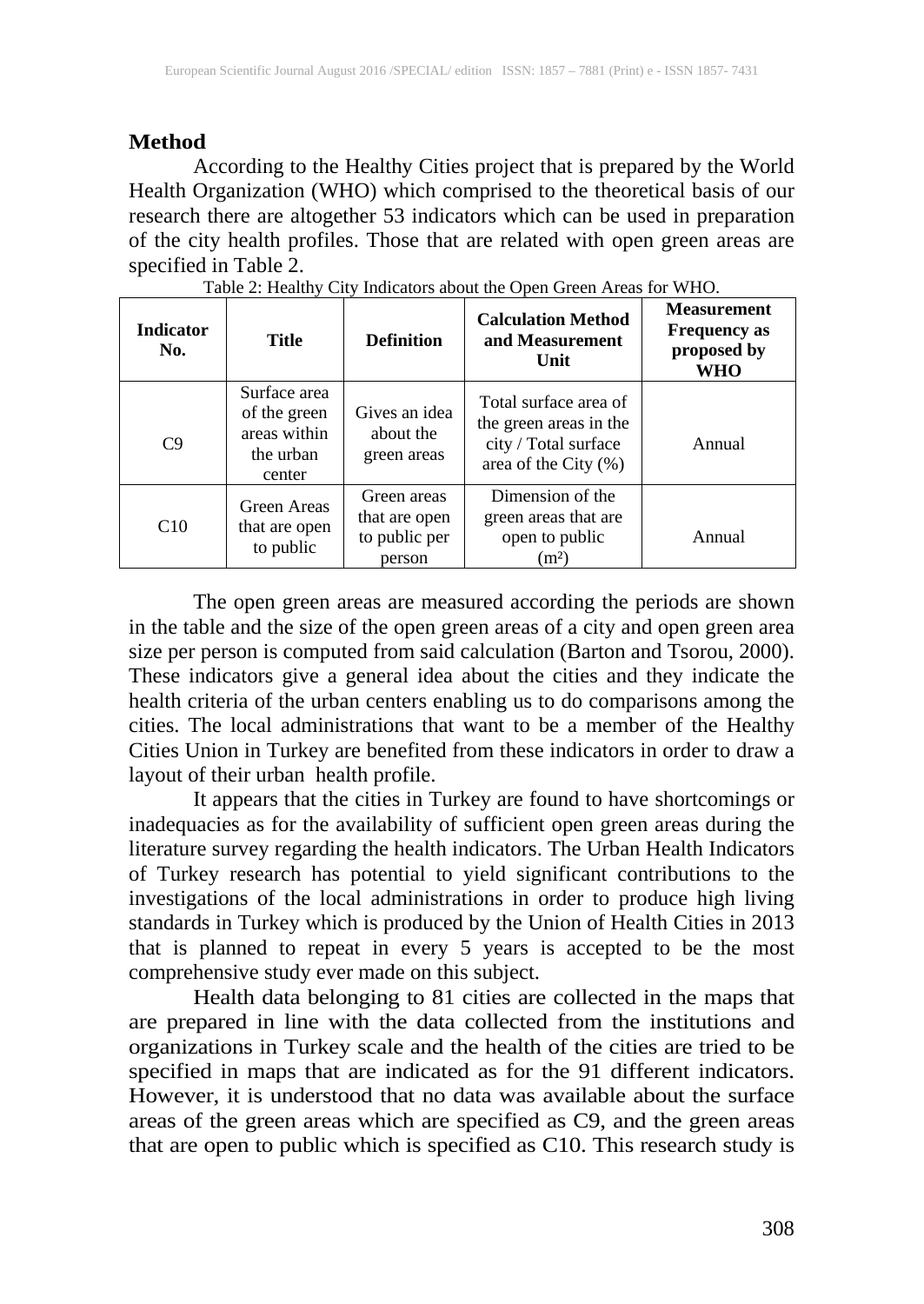carried out in order to meet the gap in this shortcoming and the condition of these two indicators in Turkey are investigated and it is attempted to contribute data to the literature on this matter. The "Green Area Information in Urban Environment Form" which is composed of 5 open-end questions is prepared in order to supply data on this matter. Meetings are held by the municipalities and the form is filled by sending fax and e-mail transmissions to their authorized units. The data obtained are analyzed and evaluated accordingly.

#### **Results**

The open-green area sizes are calculated as m² per person at the levels of metropolitan, provincial and district municipalities. In this calculation it is assumed that the open-green areas are distributed within the urban texture homogenously. In doing so, during obtaining the data, 55 out of the 60 municipalities which are members of the Union of the Healthy Cities of Turkey are accessed. However data could be obtained only from 18 of them. Two municipalities stated that they did not have any data at their hands and the other municipalities simply did not return back at all. The surface coverage of the Green Areas that is located within C9 City and the green area coverage that are open to public having C10 indicator are shown in the Table 3 below:

| <b>MUNICIPALITIES</b>                   | <b>Surface</b><br>Area in<br>km <sup>2</sup> | Size of the<br>green areas<br>that are<br>open to<br>public $(m^2)$ | <b>Total surface</b><br>coverage of the<br>green areas within<br>the city / total<br>surface area of the<br>city $(\% )$<br>(C9) | Green area<br>that are open<br>to public per<br>person(m <sup>2</sup> )<br>(C10) |  |  |  |
|-----------------------------------------|----------------------------------------------|---------------------------------------------------------------------|----------------------------------------------------------------------------------------------------------------------------------|----------------------------------------------------------------------------------|--|--|--|
| METROPOLITAN MUNICIPALITY               |                                              |                                                                     |                                                                                                                                  |                                                                                  |  |  |  |
| <b>Burdur Metropolitan Municipality</b> | 6887                                         | 1675682.64                                                          | 0.02                                                                                                                             | 9.99                                                                             |  |  |  |
| Denizli Metropolitan Municipality       | 11861                                        | 6400000                                                             | 0.05                                                                                                                             | 6.54                                                                             |  |  |  |
| Ordu Metropolitan Municipality          | 5952                                         | 352000                                                              | 0.01                                                                                                                             | 0.49                                                                             |  |  |  |
| PROVINCIAL MUNICIPALITY                 |                                              |                                                                     |                                                                                                                                  |                                                                                  |  |  |  |
| Isparta Municipality                    | 8913                                         | 1686097                                                             | 0.02                                                                                                                             | 4.03                                                                             |  |  |  |
| Yalova Municipality                     | 847                                          | 505752                                                              | 0.06                                                                                                                             | 2.23                                                                             |  |  |  |
| Kırşehir Municipality                   | 6570                                         | 294094                                                              | 0.00                                                                                                                             | 2.19                                                                             |  |  |  |
| <b>COUNTY MUNICIPALITY</b>              |                                              |                                                                     |                                                                                                                                  |                                                                                  |  |  |  |
| Avanos Municipality / Nevşehir          | 1045                                         | 1184630                                                             | 0.11                                                                                                                             | 34.97                                                                            |  |  |  |
| Mudanya Municipality / Bursa            | 346                                          | 2660000                                                             | 0.77                                                                                                                             | 33.09                                                                            |  |  |  |
| Gölcük Municipality / Kocaeli           | 226                                          | 2450000                                                             | 1.08                                                                                                                             | 16.42                                                                            |  |  |  |
| Amasra Municipality / Bartin            | 115                                          | 193143,27                                                           | 0.17                                                                                                                             | 12.56                                                                            |  |  |  |
| Altınova Municipality / Yalova          | 847                                          | 239267                                                              | 0.03                                                                                                                             | 9.83                                                                             |  |  |  |
| Bandırma Municipality / Balıkesir       | 690                                          | 603733                                                              | 0.09                                                                                                                             | 4.22                                                                             |  |  |  |
| Toroslar Municipality / Mersin          | 1072.45                                      | 1000000                                                             | 0.09                                                                                                                             | 3.60                                                                             |  |  |  |
| Karsiyaka Municipality / Izmir          | 102.4                                        | 1134803                                                             | 1.11                                                                                                                             | 3.48                                                                             |  |  |  |

Table 3: Urban Surface coverage of the Green Areas within the Cities and Green area that are open to public per person (m²) in Turkey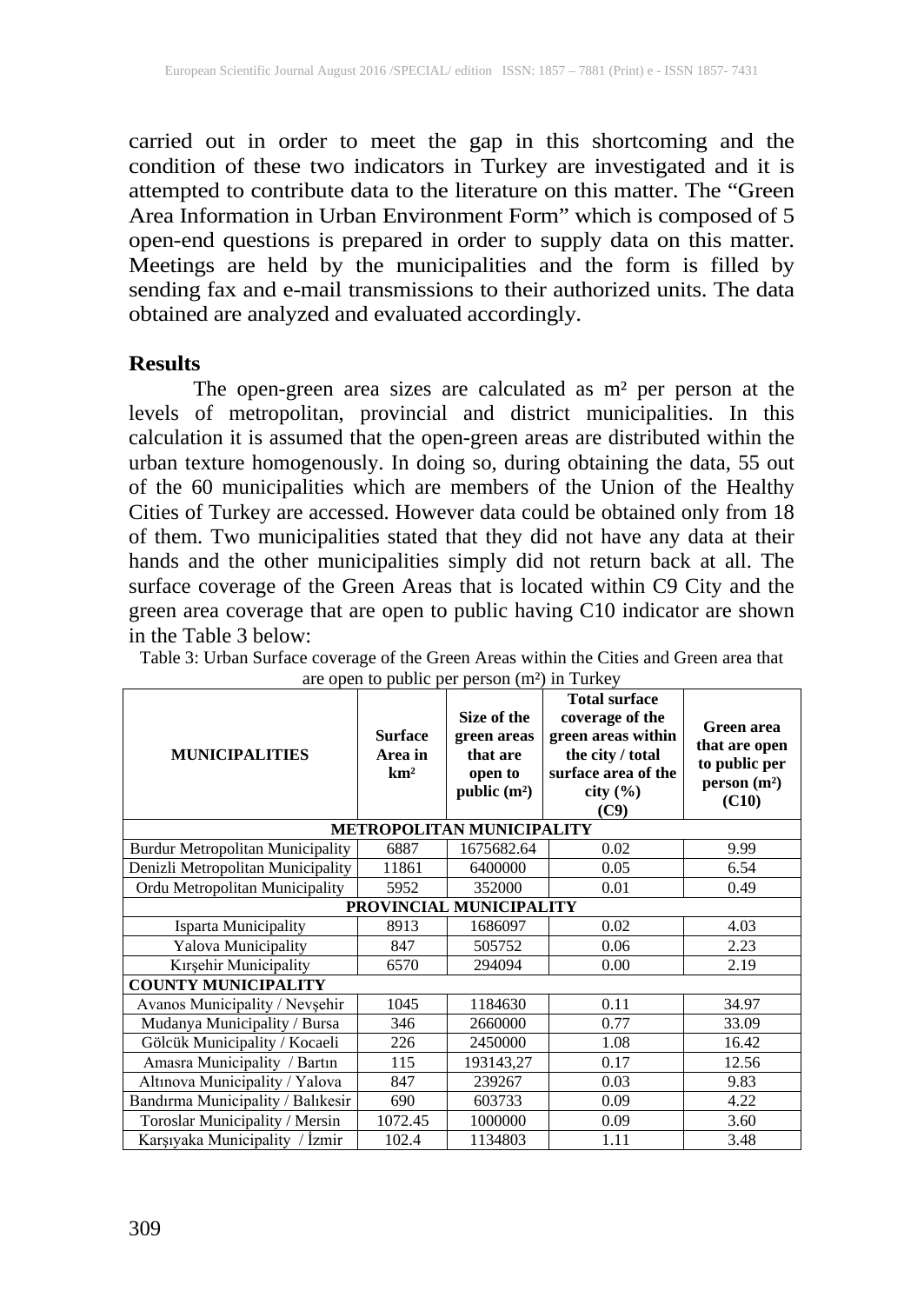| Mezitli Municipality / Mersin  | 416.5  | 349352  | 0.08 | 2.12 |
|--------------------------------|--------|---------|------|------|
| Cankaya Municipality / Ankara  | 1157   | 1100000 | 0.10 | 1.20 |
| Osmangazi Municipality / Bursa | 1703.7 | 768372  | 0.05 | .03  |
| Abana Municipality / Kastamonu | 33     | 4000    | 0.01 | 0.96 |

It is observed in Table 3 that only Amasra, Avanos, Gölcük and Mudanya municipalities satisfied the criteria that is specified in the Regulation and Healthy City criteria of the World Health Organization as for the minimum rating of open-green area requirement per person and the other municipalities have remained severely lower than said criteria. Some municipalities where the ratings indicate as if they have green area rating higher than the standards including the Amasra, Avanos, Gölcük and Mudanya municipalities, it is observed that this appeared to be higher due to the existence of passive green areas (including forests, meadows, nurseries and etc.) When the are evaluated as for the existence of active green areas and , then it can be said that the condition in these municipalities appears to be similar with that of the others.



Figure 1. Green areas within the Burdur city (web1)



Figure 2. Green areas within the Denizli city (web 2)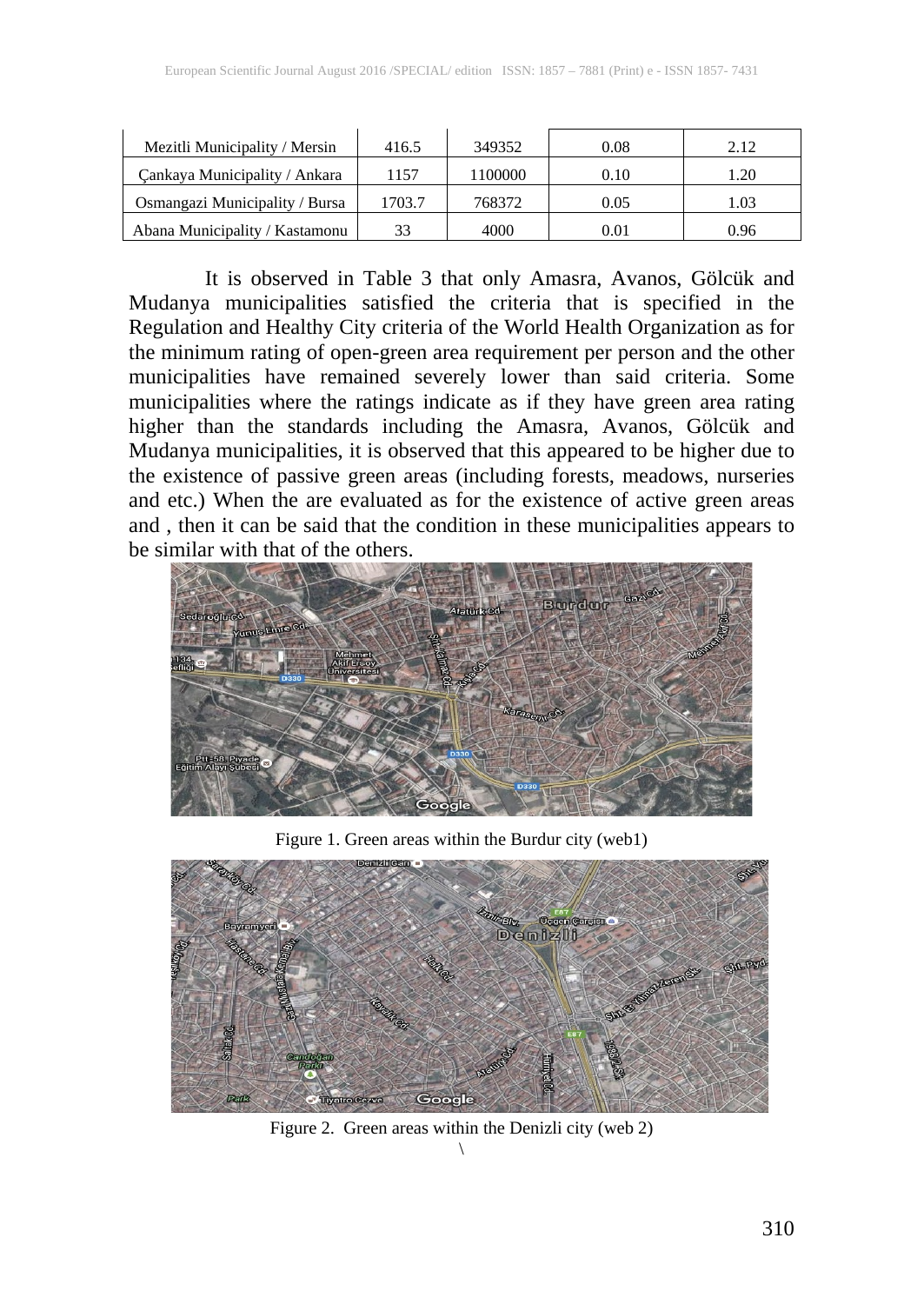

Figure 3. Green areas within the Ordu city (web 3)

Figure 1,2 and 3 shows that the amount of urban green spaces (parks, public gardens, play lots, and playgrounds), which is currently total surface coverage of the green areas within the city / total surface area of the city (%) , is decreasing fast (according to the constitutions and regulations for physical development and planning in Turkey, the amount of urban green spaces per capita is 10 m²)(Altunkasa and Uslu, 2004). According to the data obtained after having interviewed with the municipal posts, the reasons under the failure or disability to acquire adequate active green area ratings as requested can be outlined as below:

"The majority of the areas that are shown as active green area in the public construction plans are under the property of persons, that the local administrations do not have sufficient financial power to pay their expropriation costs, some of the areas that are shown as green areas are constructed by temporary buildings and occupations, however these areas are still shown as green areas in the application public construction plans, that no area have already left within the borders of the municipalities apart from houses and workplaces."

### **Conclusion**

The research results indicate that the minimum open-green area standard requirements criteria as shown neither in the World Health Organization – Healthy City Project nor in the Spatial Plans Construction Regulation numbered 29030 could be met among the member cities of the Healthy Cities Union.

In order to do healthy urban planning, it is essential that the existing conditions should be determined by taking the primarily the health urban indicators as the bases. It is observed that the municipalities that are interviewed had authority confusion between the municipal units about the green areas and other similar issues, that the Directorate of Parks and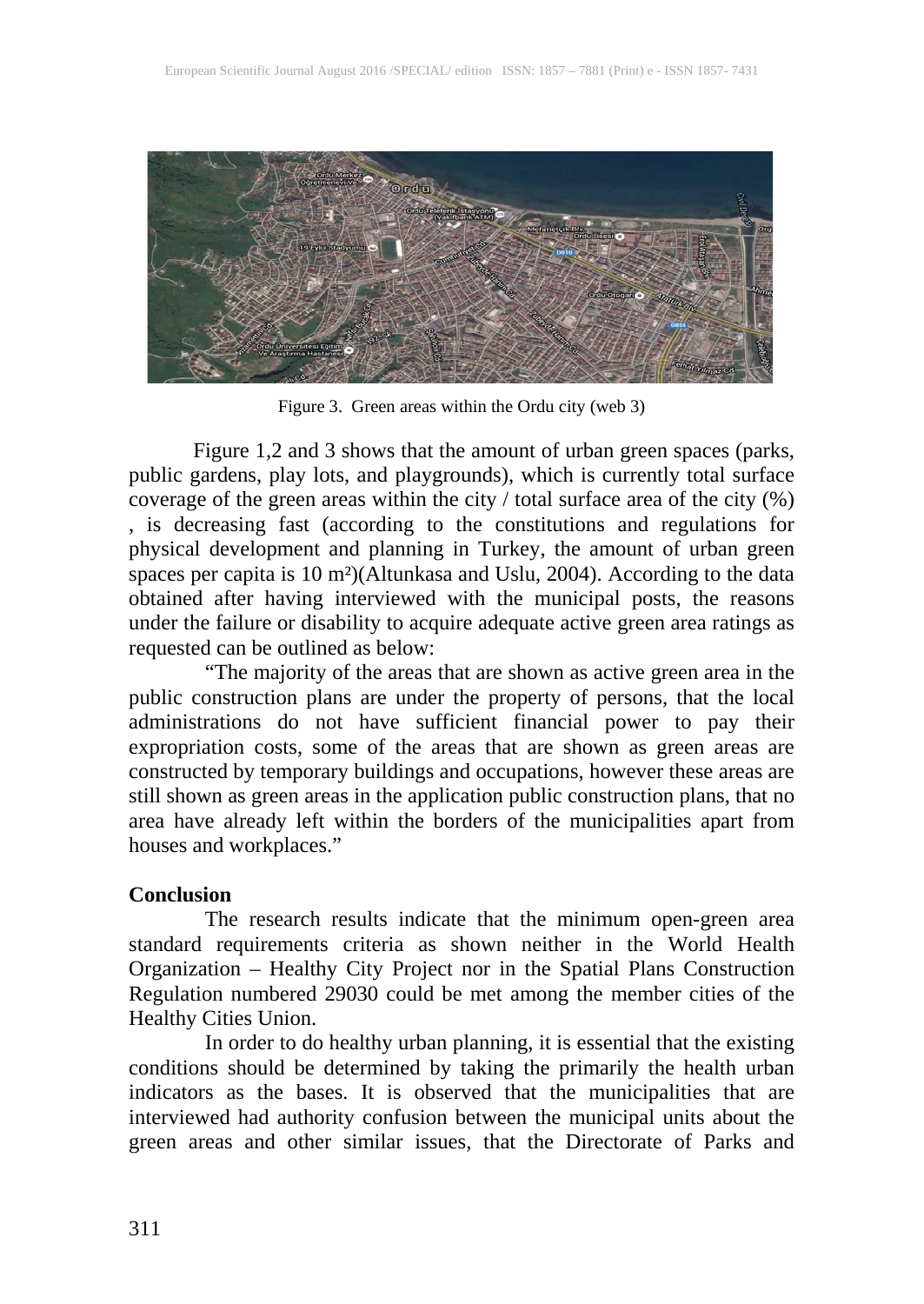Gardens which is specified to be the unit concerned did not have objective and scientific data. According to the Code dated 2012 and numbered 6360, administrative changes were enforced and the municipalities of 13 provinces were transformed into metropolitan municipalities and 26 new districts were established. It is observed in the research that after this new administrative organization an authority confusion and insufficient information have emerged about the green areas and parks in these municipalities. Already there is a confusion on determining which green areas shall be served by metropolitan municipalities and which ones shall be served by district municipalities. Therefore, not data cannot be obtained.

It is considered that this study in which rough values are indicated is guiding, directing or instructive for the decision-makers and administrators. In order to show the developments throughout years as scientifically and objectively, it is proposed that databases concerning the urban health should be developed first in local scales and then in Turkey scale, to prepare the public construction plans and action plans according to these data and the green area rates per person should be increased not only in plans but in real conditions as well.

## **Acknowledgments**

The authors are grateful to the financial support of Scientific Research Projects Coordination Unit of Pamukkale University.

# **References:**

Aksoy, Y., (2004), "Üsküdar İlçesi Açık Yeşil Alan Durumunun İrdelenmesi." *Ekoloji*, 13.52, 38-39.

Altunkasa, M. F., and Uslu, C. (2004). The effects of urban green spaces on house prices in the upper northwest urban development area of Adana (Turkey). Turkish Journal of Agriculture and Forestry, 28(3), 203-209.

Barton, H., Tsorou, C., (2000), Healthy Urban Planning, World Health Organization Regional Office for Europe, Spon Press. 186-188.

Denizli Municipality, City Health Profile,

Doğu, G., Kesim, Ü., Sivrikaya, Ö. (2002), Belediyelerin Sporla İlgili İşlevleri: Düzce Belediyesi Örneği, Çağdaş Yerel Yönetimler (2-2), 99-100.

Ergönül, s., et al, (2012), Approaches and Perspectives Towards Sustainability, by Mimar Sinan Fine Arts University, Faculty of Architecture, İstanbul, 116-118.

Gül. A., Küçük, V., (2001), Kentsel Açık-Yeşil Alanlar ve Isparta Kenti Örneğinde İrdelenmesi, Süleyman Demirel Üniversitesi Orman Fakültesi Dergisi, Seri: A, Sayı: 2, Isparta, 33-34.